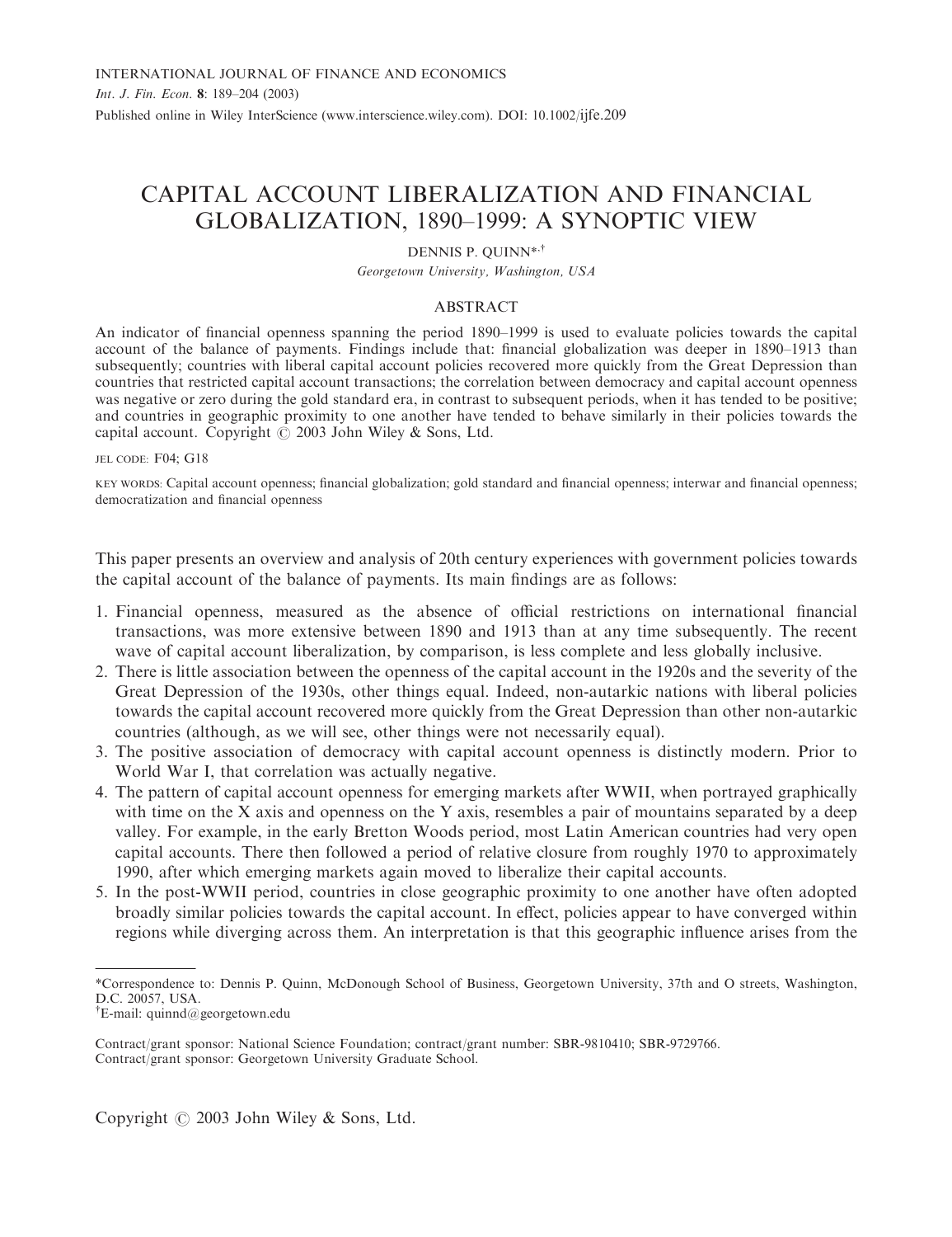close trade relations that neighbouring countries have with one other, as well as from competitive policy emulation.

These findings are based on an analysis of historical time series on countries' policies towards the capital account by Quinn and Toyoda (2003). The data measure the degree to which nations restricted inward and outward international current and capital account flows at different points in time.<sup>1</sup> They are derived from a coding of text in a volume published annually by the International Monetary Fund, its Annual Report on Exchange Restrictions, which provides a discussion of legal provisions affecting transactions on capital account in individual countries.

The resulting indicator of capital account openness for the post-1950 period is described and analysed in Quinn (1997) and Quinn and Inclan (1997).<sup>2</sup> This paper extends the measure backwards in time to cover the period from 1890 to 1938 for a subset of the same countries.

## 1. OVERVIEW

Many of the central findings of this paper can be gleaned from Figure 1, which shows medians, means and standard deviations, by year, of the Quinn–Toyoda index, denoted CAPITAL.

Three capital account regimes are evident in Figure  $1<sup>3</sup>$  In the pre-WWI period, most countries maintained open capital accounts; note the very small differences among countries. During the interwar period, in contrast, capital account regimes varied both across countries and over time. Perhaps the single most notable development during the interwar period was the emergence of two authoritarian, state socialist models of development: the Soviet Union and Nazi Germany. Both elaborated central plans predicated upon the complete closure of the capital account. The post-WWII period was and continues to be one of considerable diversity, with some countries maintaining very open capital accounts but others keeping theirs closed. Note, however, the tendency for different countries in the same regions to pursue relatively similar policies, a point highlighted above and developed further below.

In light of these differences over time, I organize the remainder of the discussion by period. And given evidence of pronounced regional regularities after 1950, I further divide my discussion of the last time period by region.



Figure 1. Capital account openness: median, mean and standard deviation, 1890–1999.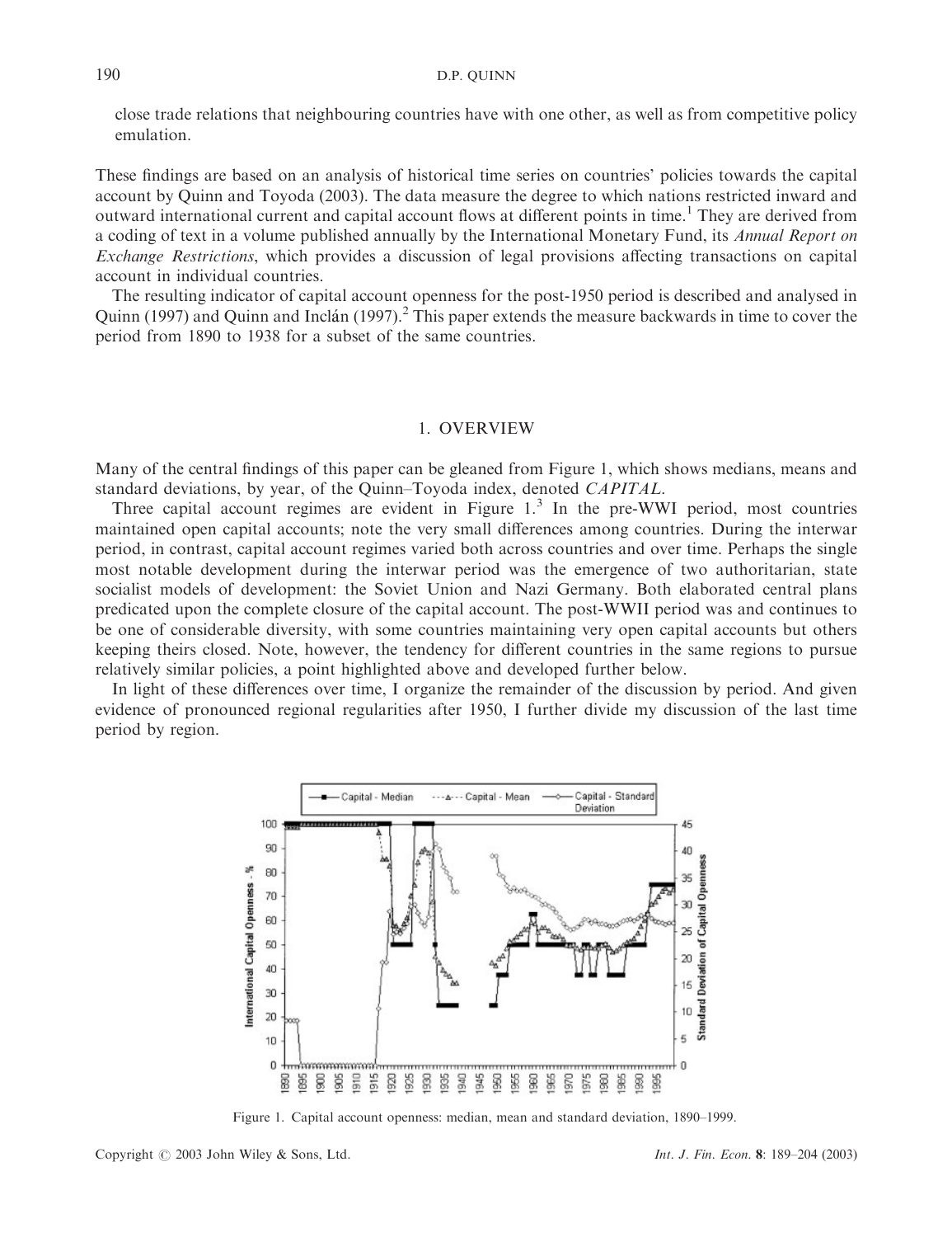# 2. 1890–1913

The global capital regime, as noted by Hawtrey (1947), Palyi (1972) and Eichengreen (1996), among others, was very open prior to 1913. According to the measure in Figure 1, median levels of capital account openness were higher before World War I than at any time subsequently. Note that the means and medians are close in value, and the standard deviation of the year-to-year series is zero or at least very close to zero.<sup>4</sup> This indicates a relatively high level of uniformity across regions.

Of course, only independent nation states are included in the data set during this period, leaving unaccounted for much of the world, and particularly the newly independent nations of the post-1945 period. Extending the coverage would not change the picture, however, for the colonies of the United States and the European powers, which are the principal omitted jurisdictions, also had open capital accounts. Capital account openness was a by-product of most of the world's nations using the gold standard as the basis for their currency policies. The operation of the gold standard has been well described in the literature (Hawtrey, 1947; Eichengreen, 1996; Cohen, 1998). Capital account openness was integral to the operation of the gold standard, which relied on international flows of capital and monetary gold as well as manufactures and primary commodities (Whittlesey, 1932; Bloomfield, 1963).

Capital account openness and democracy had, if anything, a negative correlation in this period, as shown in Table  $1.5$  This is in contrast to the interwar years 1920–38 and the post-1960 period. Why this difference? A central mechanism of currency equilibration under the gold standard was that gold was allowed to move freely in or out of a country, depending on its terms of trade and other factors affecting its balance of payments. The burden of price adjustments under this system fell mainly on those with non-mobile assets, who consequently bore greater risks. These individuals (a) tended to be farmers or labourers and (b) constituted the majority of the population. Because governments engaged in few counter-cyclical policy initiatives, shocks and depressions were relatively common under this gold standard system (see Simmons, 1994 for a discussion). This is evident in the fact that the annual growth rate for all countries in the sample 1880–1913 was low  $(0.91\%)$  relative to its standard deviation  $(13.65)$ . These outcomes rendered the population at large critical of the efficiency of the gold standard system.

Political scientists have shown that voters today penalize incumbents for economic volatility (Quinn and Woolley, 2001). Studies of voting patterns in the pre-1913 period show the same effect (Quinn and Woolley, 2000). Hence, when an incumbent government expanded the franchise to include labourers and other unskilled individuals, it increased the pool of voters adversely affected by the shocks endemic to the international financial openness of the gold standard, and likely decreased its re-election prospects. In countries like the United States, where the franchise was broad, populist politicians were able to mobilize popular discontent against the regime. Thus, in the United States the link between the dollar and gold came

| Time period | Mean of capital<br>(0 to 100) | Mean of democracy<br>$(-10 \text{ to } 10 \text{ scale};$ Polity IV) | Correlation of capital<br>and democracy |  |  |
|-------------|-------------------------------|----------------------------------------------------------------------|-----------------------------------------|--|--|
| 1890-1913   | 99.7                          | $-0.2$                                                               | $-0.06$                                 |  |  |
| $1914 - 18$ | 93                            | 1.5                                                                  | $-0.07$                                 |  |  |
| 1919        | 84                            | 2.3                                                                  | $-0.19$                                 |  |  |
| $1920 - 29$ | 70                            | 1.9                                                                  | 0.15                                    |  |  |
| $1930 - 38$ | 47                            | 0.5                                                                  | 0.22                                    |  |  |
| 1949        | 42                            | 1.2                                                                  | $-0.21$                                 |  |  |
| $1950 - 59$ | 53                            | 1.2                                                                  | $-0.08$                                 |  |  |
| $1960 - 69$ | 55                            | 0.3                                                                  | 0.21                                    |  |  |
| $1970 - 79$ | 47                            | $-0.7$                                                               | 0.23                                    |  |  |
| 1980–89     | 50                            | 0.7                                                                  | 0.38                                    |  |  |
| $1990 - 99$ | 68                            | 4.2                                                                  | 0.56                                    |  |  |
|             |                               |                                                                      |                                         |  |  |

Table 1. Summary of data by time period

Copyright © 2003 John Wiley & Sons, Ltd. Int. J. Fin. Econ. 8: 189–204 (2003)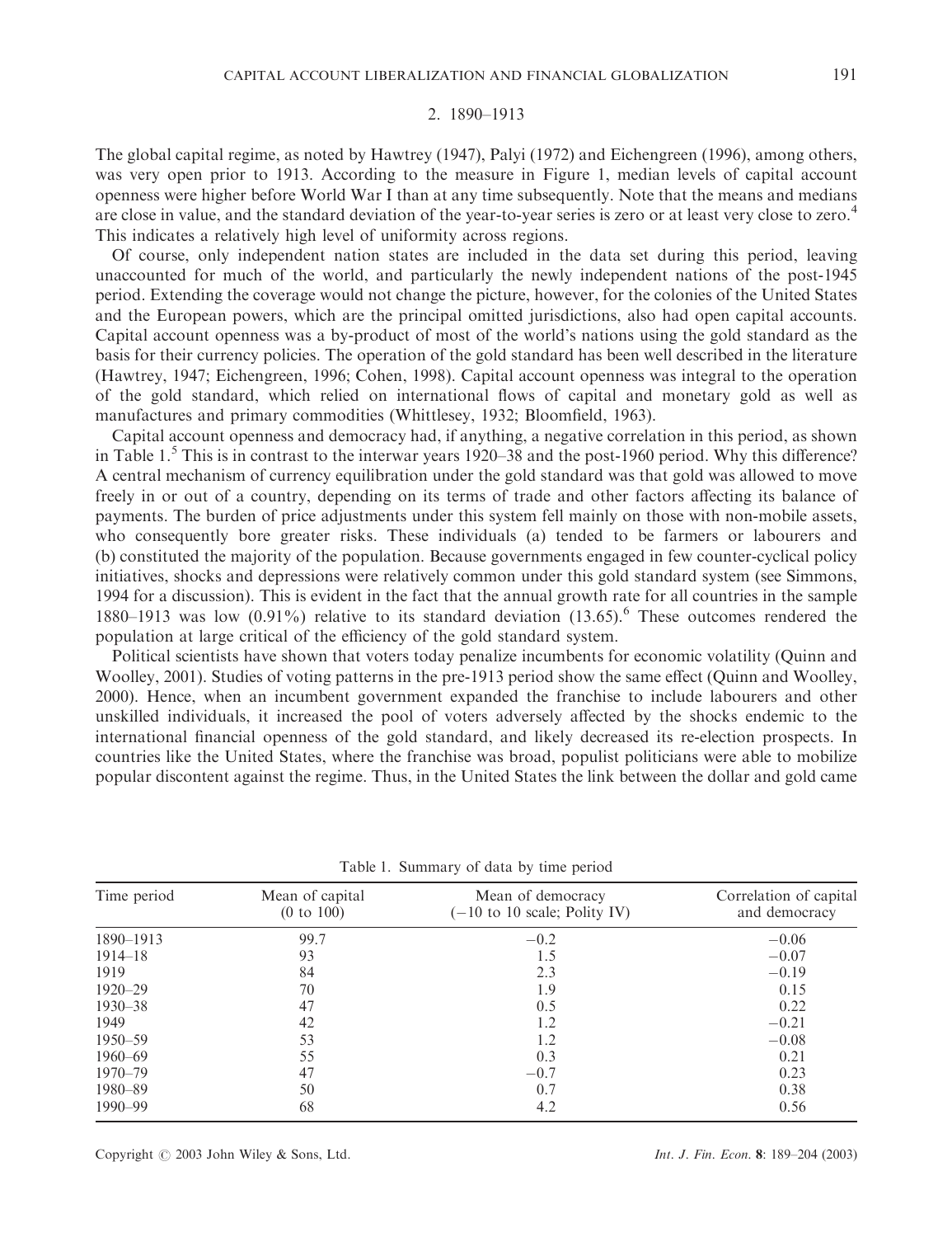

Figure 2. US growth rate and growth volatility.

under serious threat in the 'Populist Revolt' of the 1890s. The USA is thus a specific example of the general point, that democracy and financial openness did not fit together neatly during this period.

Over time, with the development of a welfare state or some other means of economic compensation, however, these anti-democratic incentives of an open capital account are attenuated or vanish.<sup>7</sup> Countercyclical stabilization policy and the diversification of production out of agriculture and primary commodity production may work in the same direction by reducing output volatility. In the post-Bretton Woods period, 1971–94, the annual rate of growth for sample countries was significantly higher (1.59%) than before 1913, while the volatility of that growth was lower (the standard deviation was 3.24). Figure 2 displays the growth rate and the volatility of growth for the United States, 1875–1913 vs. 1950–1994 using data from Maddison  $(1994)$ .<sup>8</sup> The result is the modern tendency for financial liberalization and political liberalization to go hand in hand.<sup>9</sup>

### 3. 1914–1938

The efforts of post-WWI governments to re-establish the gold standard and its corollary, capital account openness, are described in Hawtrey (1947) and Palyi (1972). By 1929, the vast majority of the nations considered in this data set had succeeded in achieving this goal.<sup>10</sup>

One country, the Soviet Union, stands out as an exception, as situating itself at the forefront of what would be a new trend in the relationship between capital account openness and democracy. Already by 1919, the new Soviet state had imposed tight controls on capital movements, closing off its economy from international financial flows entirely. This restrictive policy was in keeping with Leninist theory, which held that capital exports were the central mechanism of a new and advanced stage of capitalist imperialism (Hilferding, 1981; Quinn and Toyoda, 2002). In Leninist theory and Soviet practice, blocking international capital movements was key to establishing an independent Soviet state and weakening the influence of the imperialist powers. And, given the nature of the Soviet state, there were no domestic political impediments to this revolution in policy stance. Not surprisingly, this turns out to be the period when the positive correlation between capital account openness and democracy first begins to become apparent.<sup>11</sup>

As the Great Depression spread and world trade slowed, many nations sought to conserve their gold and foreign exchange reserves by imposing tight exchange restrictions. Germany went to the extreme in this regard; by 1931 it had in place comprehensive restrictions on capital account transactions, which became the basis for the country's notorious exchange clearing system. The Centre Party government, under Chancellor Heinrich Bruning, restricted the capital account in July 1931, a policy continued by the .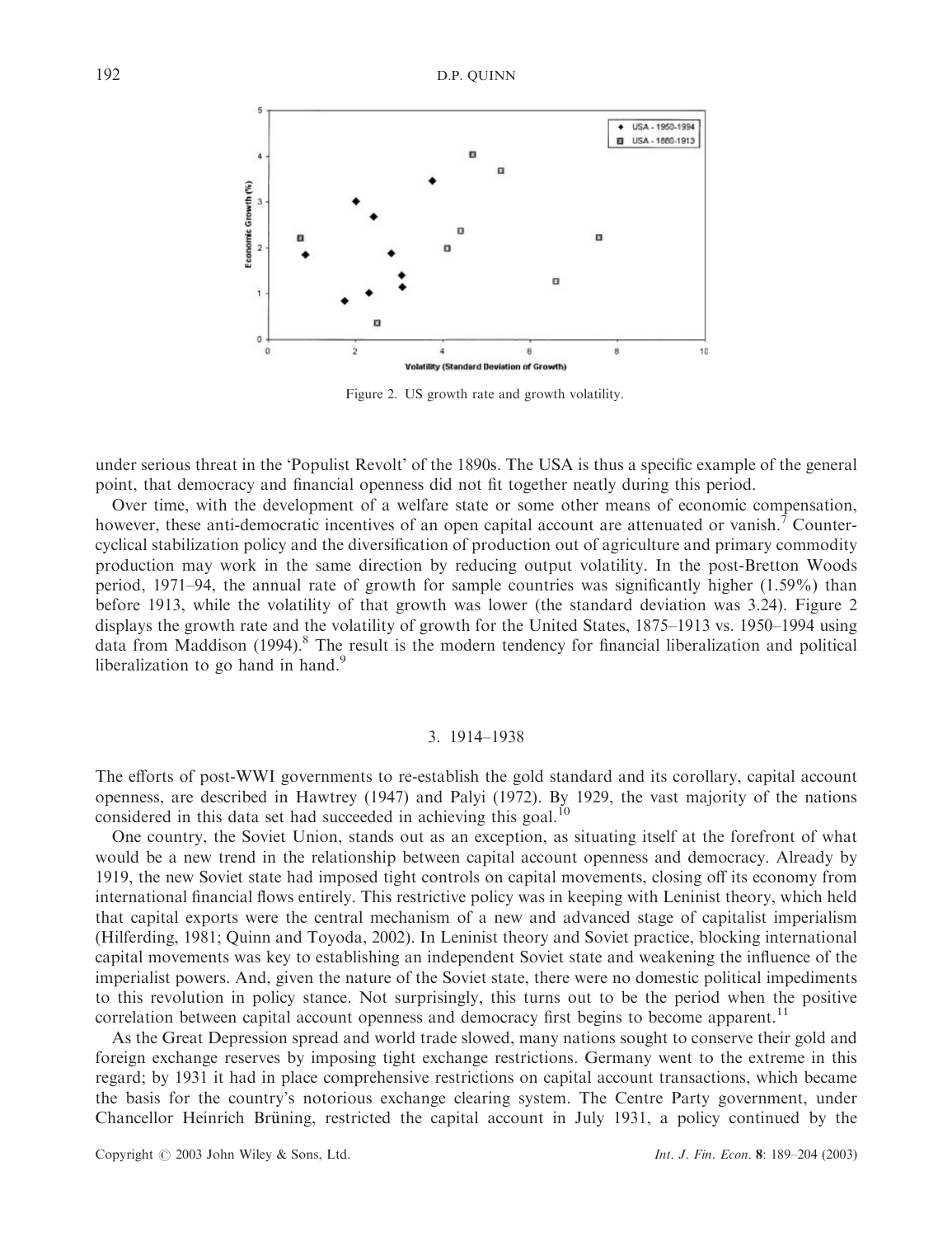Nazis soon came to see capital account restrictions as a key element of their four-year plan, in which rearmament was foremost. By rejecting an open capital account, the Nazi regime was freed from the discipline of exchange rate targets and free to implement its policies of fiscal spending in the pursuit of rearmament. Other authoritarian governments, notably Hungary, Portugal and Romania, similarly closed or restricted their capital accounts. Again, it is hardly surprising in this light that Table 1 shows a positive correlation between capital account openness and democracy in the 1930s.

In contrast, the French and British governments sought to defend the gold standard while maintaining an open capital account. Arguably, this left them less able to expand militarily and therefore hindered their efforts to meet the rising Nazi threat.

A key question concerning this period is the contribution of capital account openness to both the descent into the Great Depression and the recovery. To shed new light on this question, I extend and match the extended Quinn–Toyoda measures of capital account openness to the Maddison data set.<sup>13</sup> This produces a data set for 29 countries and 14 years (1925–1938).<sup>14</sup> I distinguish two periods: the descent into the Great Depression, 1929–32; and the recovery, 1933–38. The question is whether the levels of capital account openness help to explain the severity of the depression and the course of recovery in different countries.

A simple comparison of means of growth by openness of economy reveals some striking differences. (I code economies as financially open when their CAPITAL scores are 75% or higher.) For the 1929–32 period, financially open economies contracted more sharply than financially closed economies, but the difference in the means of the two populations is not statistically significant at conventional levels.<sup>15</sup> During 1932–38, however, financially open economies grew faster than closed economies, and the difference was statistically significant.<sup>16</sup>

Regression analysis can be used to probe further. In this analysis the independent variables are lagged to attenuate endogeneity bias: averages for 1925–28 are used when the dependent variable is for 1929–32, and averages for 1929–32 are used when the dependent variable is for  $1933-38$ .<sup>17</sup> In the regression in the first column of Table 2, growth at time s is regressed against per capita income in the prior period  $(s - 1)$  and on the average level of capital account openness in the prior cross-section (again,  $s - 1$ ). The coefficient on capital account openness is negative but not statistically significant at conventional confidence levels.

The regressions in columns 2 and 3 report results for the 1929–32 and 1933–38 subperiods separately. They suggest parameter instability: while the coefficient measuring the effects of capital account openness on growth in the period 1929–32 is negative and highly significant, that for the effects on growth in the 1933–38 model is in fact positive.

Table 3 takes this analysis one step further, adding measures of a country's dependence on commodity exports, political turmoil, the change in the volume of trade, the change in the economy-wide price level, the

| Model 1 | Model 2 | Model 3                         |  |  |  |  |  |
|---------|---------|---------------------------------|--|--|--|--|--|
| $-0.00$ | $-0.00$ | $-0.00$                         |  |  |  |  |  |
| (0.00)  |         | (0.00)                          |  |  |  |  |  |
| $-0.02$ |         | 0.02                            |  |  |  |  |  |
| (0.02)  | (0.01)  |                                 |  |  |  |  |  |
| 3.25    | 1.35    | $(0.03)$<br>4.12 <sup>*</sup>   |  |  |  |  |  |
|         | (1.12)  | (2.12)                          |  |  |  |  |  |
| 48%     | $12\%$  | $1\%$                           |  |  |  |  |  |
| 29      | 29      | 29                              |  |  |  |  |  |
| 58      | 29      | 29                              |  |  |  |  |  |
|         | (1.52)  | $(0.00)$<br>-0.04 <sup>**</sup> |  |  |  |  |  |

Table 2. Growth during the interwar period

Note: Model 1: Pooling by OLS. Panel-corrected covariance matrix. Model 2 & 3: Heteroskedasticity-consistent covariance matrix. Standard errors in parentheses: ", "\*, \*\*\*\* indicate significance at the 10%, 5% and 1% levels, respectively.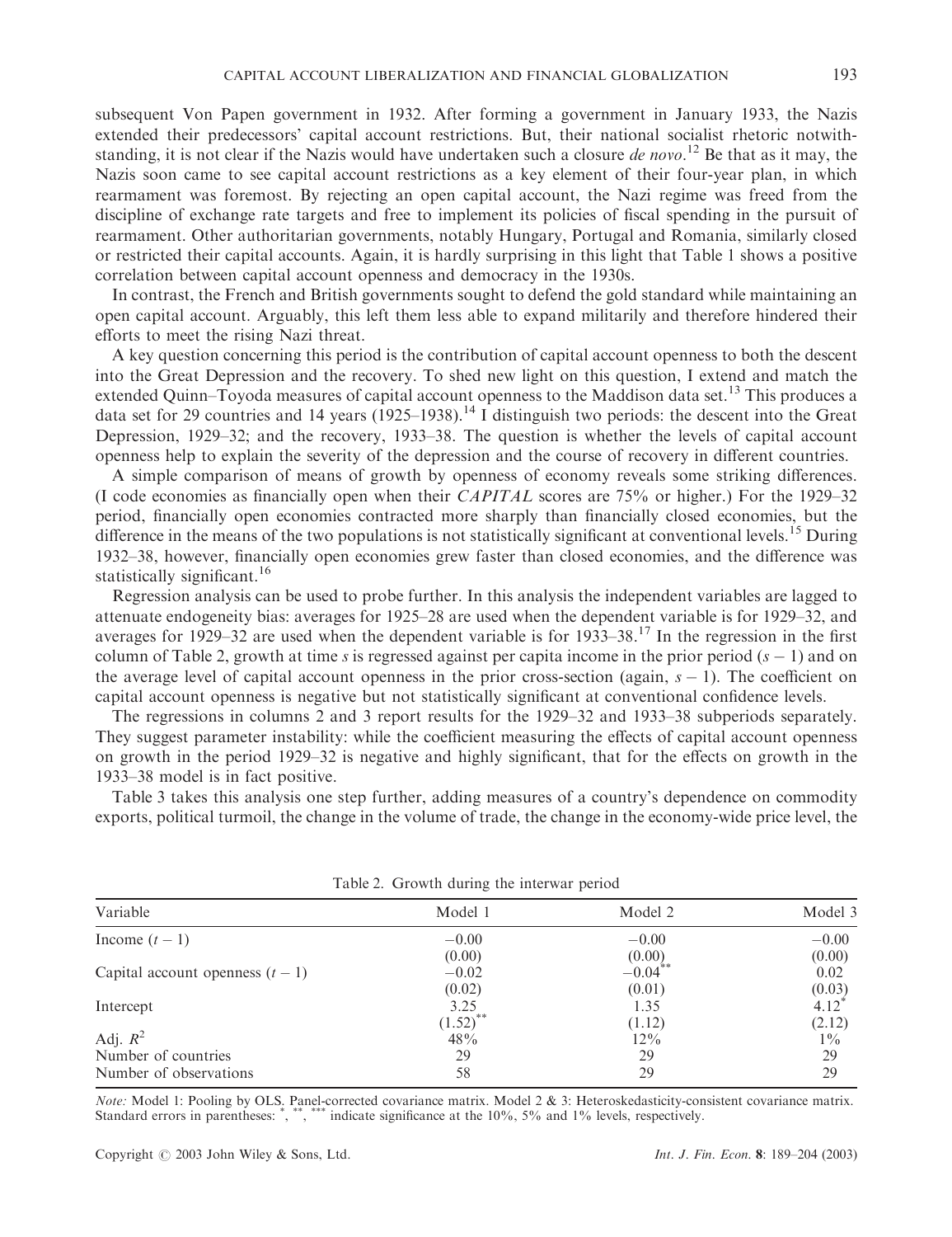Table 3. Growth during the interwar period

| Variable                                                                   | Model 1                                    | Model 2                                  | Model 3                                   | Model 4                          | Model 5                         |
|----------------------------------------------------------------------------|--------------------------------------------|------------------------------------------|-------------------------------------------|----------------------------------|---------------------------------|
| Income                                                                     | $-0.01^{*\!-\!*\!-\!*}$                    | $-0.01^{\overline{***}}$                 | $-0.01***$                                | $-0.01***$                       | $-0.01***$                      |
| (per capita,                                                               | (0.00)                                     | (0.00)                                   | (0.00)                                    | (0.00)                           | (0.00)                          |
| PPP-adjusted)<br>Capital                                                   | $0.11***$                                  | $\textbf{0.08}^{\ast\ast\ast}$<br>(0.03) | $0.10^{\ast\ast\ast}$                     |                                  | $0.10***$<br>(0.03)             |
| Capital <sup>*</sup> (1929–32)                                             | $(0.02)$<br>-0.06 <sup>***</sup><br>(0.02) | $-0.07$ ***<br>(0.02)                    | $(0.03)$<br>-0.06 <sup>**</sup><br>(0.02) |                                  | $-0.07$ **<br>(0.02)            |
| $(1929 - 32)$<br>(dummy<br>variable for time)                              | 4.95                                       | 5.20                                     | 4.24                                      | $-5.22$                          | 4.3                             |
| Dummy variable<br>for anti-capitalist<br>regimes                           | $(3.14)$<br>11.49 <sup>***</sup>           | $(3.72)$<br>10.36 <sup>***</sup>         | $(3.39)$<br>11.18 <sup>***</sup>          | $(3.09)$<br>6.86 <sup>***</sup>  | $(2.96)$<br>11.28 <sup>**</sup> |
|                                                                            | (1.54)                                     | (1.62)                                   | (1.56)                                    | (0.91)                           | (1.54)                          |
| Regime change<br>dummy variable                                            | $-0.38$                                    | $-0.23$                                  | $-0.42$                                   | $-1.36$                          | $-0.19$                         |
| Log of commodity<br>producers (commodity<br>workers as % of<br>population) | $(1.29)$<br>14.22***                       | $(1.25)$<br>13.99***                     | $(1.26)$<br>14.08 <sup>***</sup>          | $(1.41)$<br>14.19 <sup>***</sup> | $(1.21)$<br>14.33***            |
| Log of commodity*<br>$(1929 - 32)$                                         | $(2.40)$<br>-1.94 <sup>**</sup>            | (2.62)<br>$-1.86$                        | $(2.48)$<br>-1.81**                       | (3.22)<br>$-0.27$                | $(2.63)$<br>-1.97 <sup>**</sup> |
| Change in trade<br>volume                                                  | (0.76)<br>$-0.06$                          | (0.90)<br>$-0.07$                        | (0.80)<br>$-0.04$                         | (0.87)<br>$-0.02$                | (0.71)                          |
| Years on the gold<br>standard                                              | (0.08)<br>$-0.82$ <sup>*</sup>             | (0.08)                                   | (0.05)<br>$-0.87$ **                      | (0.09)<br>$-0.41$                | $-0.87$ <sup>*</sup>            |
| Inflation                                                                  | (0.44)<br>0.05                             | 0.09                                     | (0.41)                                    | (0.55)<br>$-0.12$                | (0.46)<br>$-0.01$               |
| Adj. $R^2$                                                                 | (0.16)<br>86.38%                           | (0.15)<br>85.56%                         | 86.32%                                    | (0.19)<br>82.12%                 | (0.11)<br>86.10%                |
| Number of<br>countries                                                     | 29                                         | 29                                       | 29                                        | 29                               | 29                              |
| Number of<br>observations                                                  | 58                                         | 58                                       | 58                                        | 58                               | 58                              |

Note: Dependent variable is growth. Pooling by OLS. Panel-corrected covariance matrix using fixed effects models. All independent variables lagged one period.

Standard errors in parentheses: ", "\*, \*\*\*\* indicate significance at the 10%, 5% and 1% levels, respectively.

number of years the country was on the gold standard in the interwar period, and a dummy variable for time.<sup>18</sup> To test for parameter stability, I include interaction terms of the key variables with a dummy variable for 1929–32. Wherever preliminary analysis indicated that the coefficient on the interaction term differed significantly from zero at standard confidence levels, both the level of the variable and the interaction term were retained in the final specification.<sup>19</sup> Finally, I added a dummy variable to account for Nazi Germany and the Soviet Union, the two regimes that imposed international capital restrictions as a by-product of political ideology and planning logic.<sup>20</sup> The pooled, cross-section time series models are estimated with 29 country observations and two periods. Panel-corrected standard errors are reported.<sup>21</sup>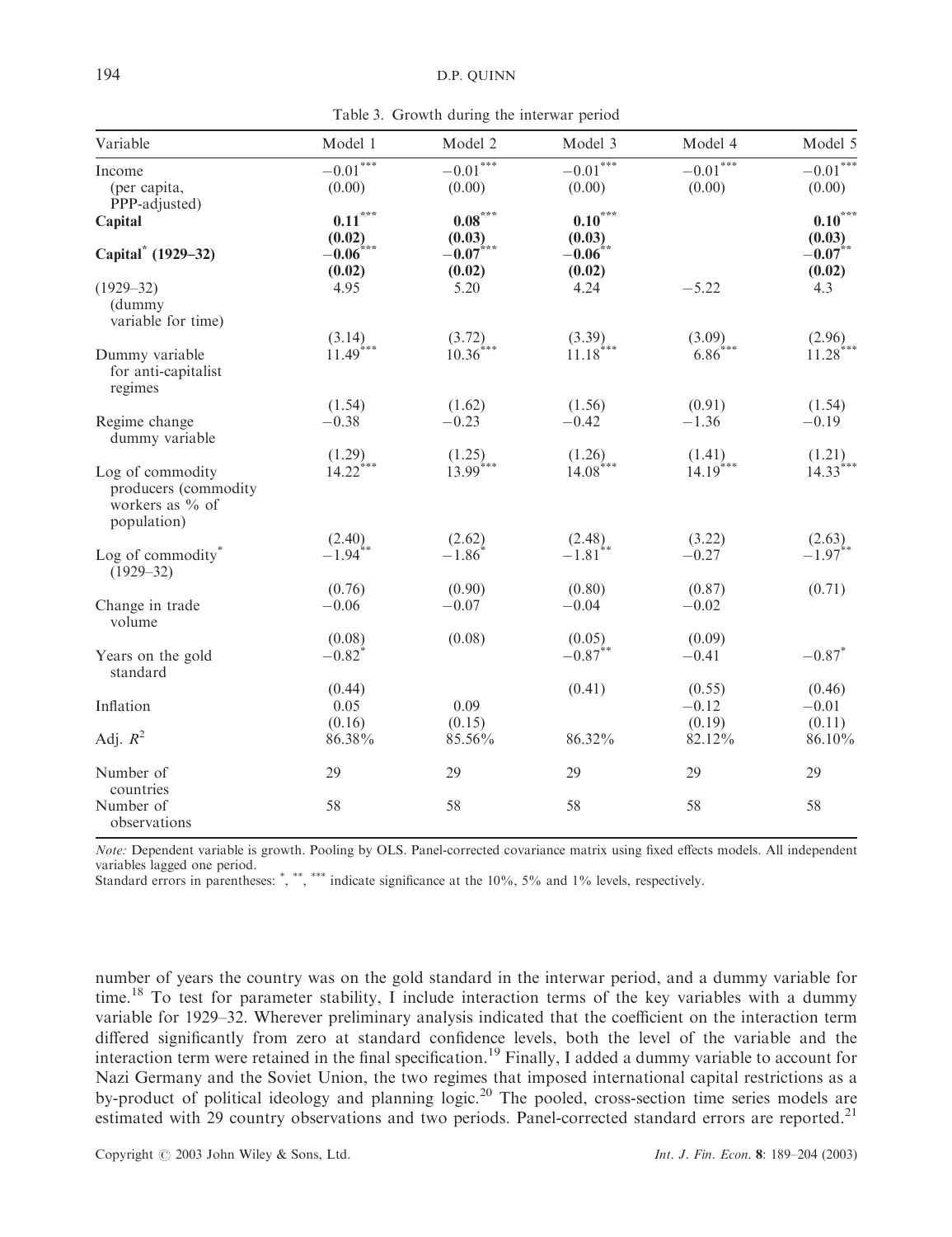The model is estimated with fixed effects (not reported here).<sup>22</sup> (All data necessary to replicate the results of the study are available from the author.)

In the regression in column 1, a more open capital account is *positively* associated with growth in 1933– 38. The interaction term for the level of capital account openness and the 1929–32 period is negative and statistically significant at the 1% level, consistent with the presumption that the effects of capital account openness differed during the two periods. The net effect of capital account openness on growth in 1929–32 (the sum of the overall effect and the interaction effect for the earlier subperiod) is positive, but the sum of the two effects is not significantly different from zero at standard confidence levels. All this suggests that capital account openness per se was not associated with the descent into the Great Depression. And, if anything, countries with more open capital accounts recovered significantly more quickly from the post-1929 slump.

The coefficient for years on the gold standard is negative and significantly different from zero. This is consistent with the argument of Eichengreen and Sachs (1985), who showed that countries remaining on the gold standard struggled economically in this period. Note that the sign of the coefficients for commodity producers differs across the two periods. Commodity producers, logically enough, suffered more in the downturn but bounced back more quickly in the subsequent upswing. The coefficients for changes in the political regime, changes in trade volumes, and changes in price levels do not differ significantly from zero at standard confidence levels. Finally, the dummy variable for the anti-capitalist autarkic regimes, Nazi Germany and Soviet Russia, is positive and significantly greater than zero at standard confidence levels. If the standard GNP data for these countries are taken at face value, then closing the economy and undertaking economic planning for industrialization and rearmament stimulated short-term growth in both authoritarian regimes.

Because of the high degree of co-linearity among capital account openness, gold standard, trade volume and price changes, the possibility exists that the effects of some variables are masked. The regressions in columns 2, 3, 4 and 5 therefore experiment with the omission of the gold standard, trade, capital account openness and deflation/inflation, respectively. Reassuringly, the coefficients for the capital account variables always retain both their signs and statistical significance. Note also that the regression in column 4, which omits the capital account openness measures, has the lowest  $R^2$  of the regressions in Table 3. Similarly, the coefficient for number of years on the gold standard remains consistently negative and statistically significant in most of these specifications, which again reassures us that these results are reasonably robust.

# 4. BRETTON WOODS, 1950–1970

Instead of a global story about openness or closure, as was the case in 1890–1913 and 1919–1939, the post-WWII story is one of regional patterns. Table 4 reports an analysis of variance of the yearly means of capital by region relative to the contemporaneous global mean.<sup>23</sup> Overall, the hypothesis that the means are drawn from the same population is rejected. (Only in East and South East Asia in 1971–89 and 1990–99 can we accept the hypothesis of equal means.)

Because this suggests that it is important to distinguish regions and subperiods when analysing capital account openness after World War II, I divide the discussion into three time periods—1950–70, 1970–90 and the 1990s—and take a separate region as the main focus in each period.

By 1949, the basic architecture of the Bretton Woods system was in place but capital account liberalization was not yet underway. Indeed, many academics and politicians saw the retention of capital controls as highly desirable (Bloomfield, 1946 provides a discussion of the climate of the times). Consequently, the International Monetary Fund did not place injunctions or restrictions on countries' policies towards the capital account. But while the majority of nations in the sample had low levels of financial openness, a few were already very open financially, and others occupied intermediate positions.

Interestingly, the level of capital account openness in this period does not appear to have been directly linked to a country's level of development. Nor was whether or not a country had a democratic political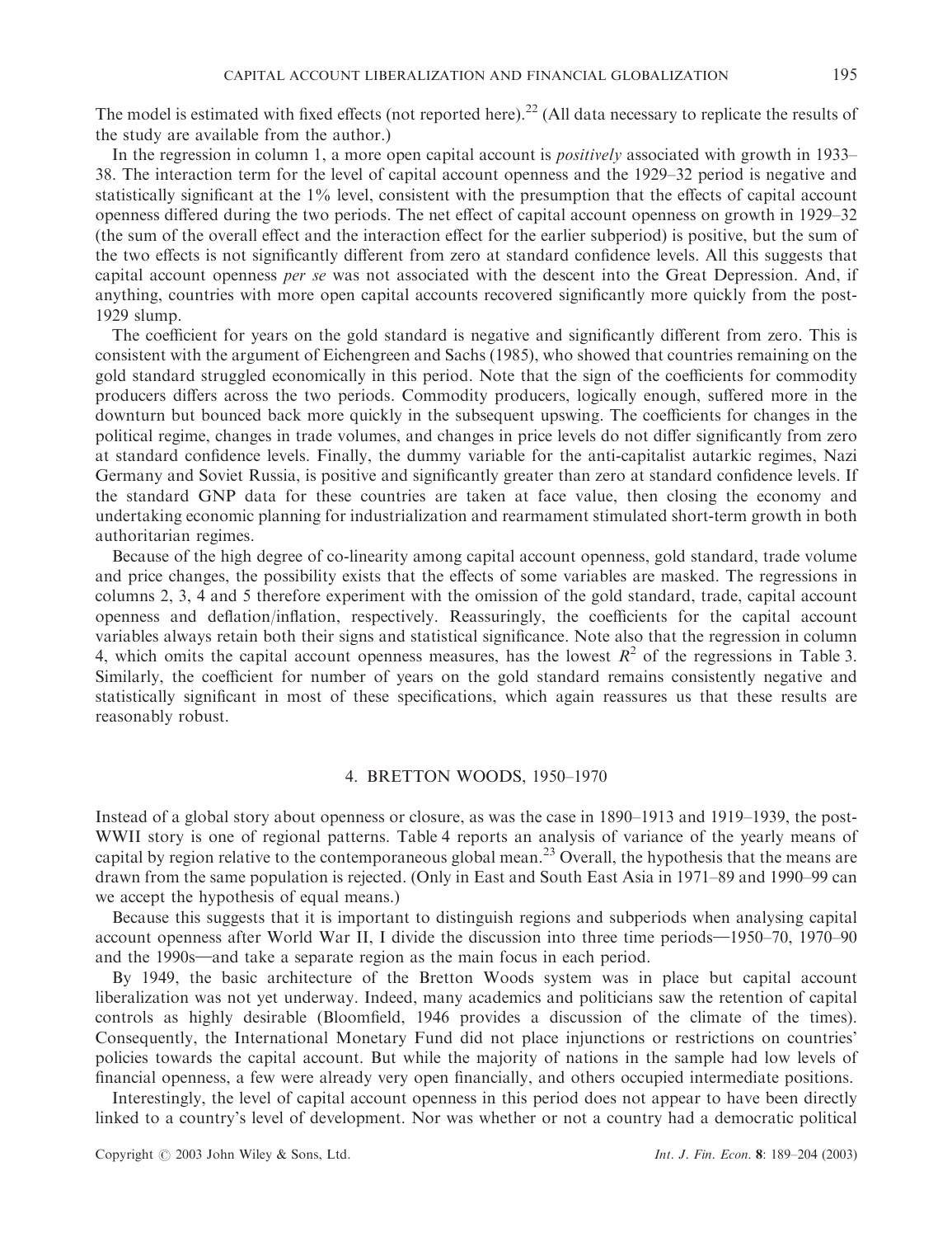| Period      | Hypothesis tested                 | $\overline{F}$ | $p$ -Value |
|-------------|-----------------------------------|----------------|------------|
| 1950-99     | Central America vs. world         | 55.87          | $\Omega$   |
|             | South America vs. world           | 22.04          | $\theta$   |
|             | East and S.E. Asia vs. world      | 15.25          | $\theta$   |
|             | Sub-Saharan Africa vs. world      | 39.73          | $\theta$   |
|             | West Europe vs. world             | 10.69          | $\theta$   |
|             | South Asia vs. world              | 302.1          | $\theta$   |
|             | Middle East & N. Africa vs. world | 100.2          | $\Omega$   |
| $1950 - 70$ | Central America vs. world         | 220.9          | $\theta$   |
|             | South America vs. world           | 49             | $\theta$   |
|             | East and S.E. Asia vs. world      | 69.71          | $\theta$   |
|             | Sub-Saharan Africa vs. world      | 9.84           | $\Omega$   |
|             | West Europe vs. world             | 4.7            | 0.04       |
|             | South Asia vs. world              | 469.48         | $\Omega$   |
|             | Middle East & N. Africa vs. world | 149.24         | $\Omega$   |
| $1971 - 89$ | Central America vs. world         | 19.89          | $\Omega$   |
|             | South America vs. world           | 3.1            | 0.09       |
|             | East and S.E. Asia vs. world      | 1.58           | 0.22       |
|             | Sub-Saharan Africa vs. world      | 223.49         | $\theta$   |
|             | West Europe vs. world             | 154.21         | $\theta$   |
|             | South Asia vs. world              | 1545.21        | $\theta$   |
|             | Middle East & N. Africa vs. world | 345.6          | $\Omega$   |
| $1990 - 99$ | Central America vs. world         | 5.02           | 0.04       |
|             | South America vs. world           | 8.6            | $\Omega$   |
|             | East and S.E. Asia vs. world      | 0.68           | 0.42       |
|             | Sub-Saharan Africa vs. world      | 38.54          | $\theta$   |
|             | West Europe vs. world             | 103.4          | $\theta$   |
|             | South Asia vs. world              | 148.98         | $\theta$   |
|             | Middle East & N. Africa vs. world | 48.64          | $\Omega$   |

Table 4. F-tests of the equality of means, by region

system strongly correlated with capital account openness. Given the historical context, this is not surprising. In 1949, as in 1919, the victors in the war were largely democratic but also largely economically exhausted: they used surrender requirements for 'hard' foreign currency (made possible by the retention of capital and exchange controls) to rebuild their international reserves. Many Western Hemisphere autocracies, in contrast, largely sat the war out, accumulated substantial currency reserves, and consequently were able to maintain relatively open capital accounts following the conclusion of hostilities (see Table 1).

The European economies remained relatively closed in the immediate post-war era, though their economies were more open within imperial trading zones than without (Figure 3). As the European Community (EC) took shape, capital mobility became progressively freer in Europe. The opening of capital accounts in post-WWII Europe was in part a by-product of the politics of European integration, rather than a conscious strategy of economic policy reform. The relatively stable financial environment of the 1950s and early 1960s facilitated this strategy; the Western European nations retreated from capital account openness in the late 1960s, as the Bretton Woods regime came under pressure.

In the immediate post-war era, North America, Central America and the Caribbean were among the world's most open regions. The United States emerged from World War II with few capital account restrictions. After 1952, Canada removed capital account restrictions almost completely, in one of the most dramatic (if under-analysed) liberalizations of the post-WWII period.<sup>24</sup> Less well known is the fact that Mexico, along with most of Central America and the Caribbean, was nearly completely open financially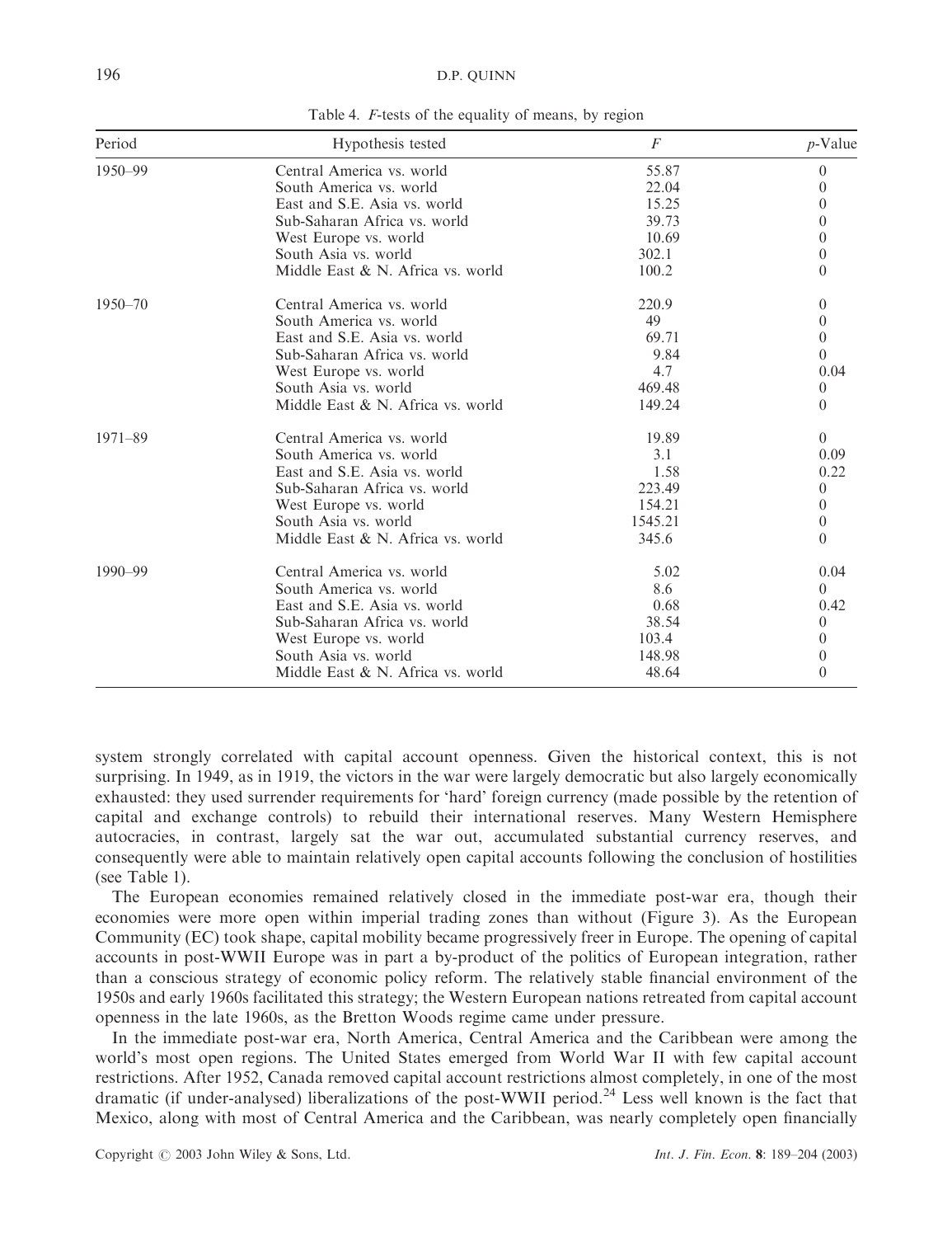

Figure 3. Growth and capital account openness—Western Europe.



Figure 4. Growth and capital account openness—Central America and Caribbean.

from the start of the Bretton Woods period (see Figure 4). Capital account openness was associated with relatively fast and stable growth in this period (compared with what was to come).

South America was already moderately open to international capital flows in the decade following World War II. The next 10 years saw most countries of the region remove many of their restrictions on international capital flows. In the early 1960s, nearly all the nations of the Western Hemisphere, North, South and Central, had essentially abolished restrictions on capital account transactions (see Figure 5).

The 1965 military coup in Brazil is the marker distinguishing the prior period of political and economic openness from the subsequent period of political and economic restriction. Brazil's new military regime developed an ambitious authoritarian model of import-substituting industrialization, in some respects reminiscent of the Central Europe of the 1930s; its model was emulated to a greater or lesser extent in a variety of other South American countries. Among other things, this model implied increasingly stringent controls not just on trade in merchandise but also on international capital flows. What emerged in the 1965–74 period, again reminiscent of authoritarian experiences in the 1930s, was a short-term burst in growth, stimulated by aggressive monetary and fiscal policies, and made possible by a move away from international financial liberalization.<sup>25</sup>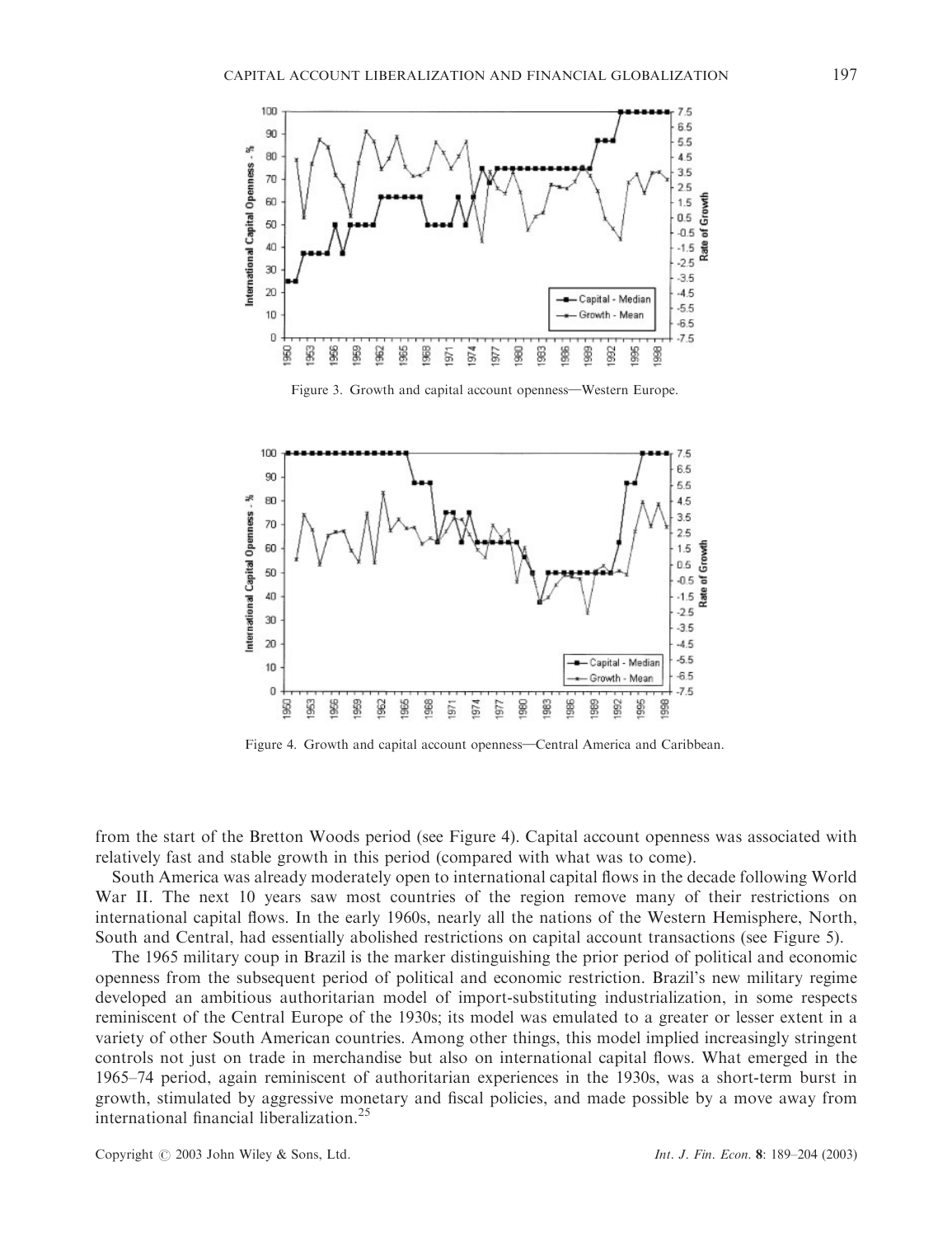

Figure 5. Growth and capital account openness-South America.



Figure 6. Growth and capital account openness-Sub-Saharan Africa.

At independence, the levels of capital account openness in independent Sub-Saharan African nations more or less matched the levels of openness of their former colonial power. Indeed, in 1960, the median level of capital account openness in the region was higher than in Western Europe (see Figure 6).

As in other regions, the retreat from capital account openness in Sub-Saharan Africa was accelerated by the collapse of Bretton Woods, but the trend in financial openness predates the progressive decline of that international monetary system. Nigeria in 1962 and Ghana in 1961 are examples of countries that closed for developmental or ideological reasons. As in South America, the immediate post-closure regional growth rates were high compared with what was to come. Paired with financial closure was a retreat from democratic institutions.

During the Bretton Woods period, East and South East Asian nations were, on average, characterized by low levels of international financial openness (Figure 7). The averages, however, masked great diversity in experiences. Hong Kong, Singapore and Malaysia were relatively open. Indonesia, Japan, Korea, Thailand and Indonesia were moderately open. Burma and China were closed. Within the region, there is no evident pattern of association between growth and partly open versus fully open economies.

As with Sub-Saharan African nations, the levels of international financial openness of South Asian nations at independence more or less matched that of the dominant colonial power: in this case, Great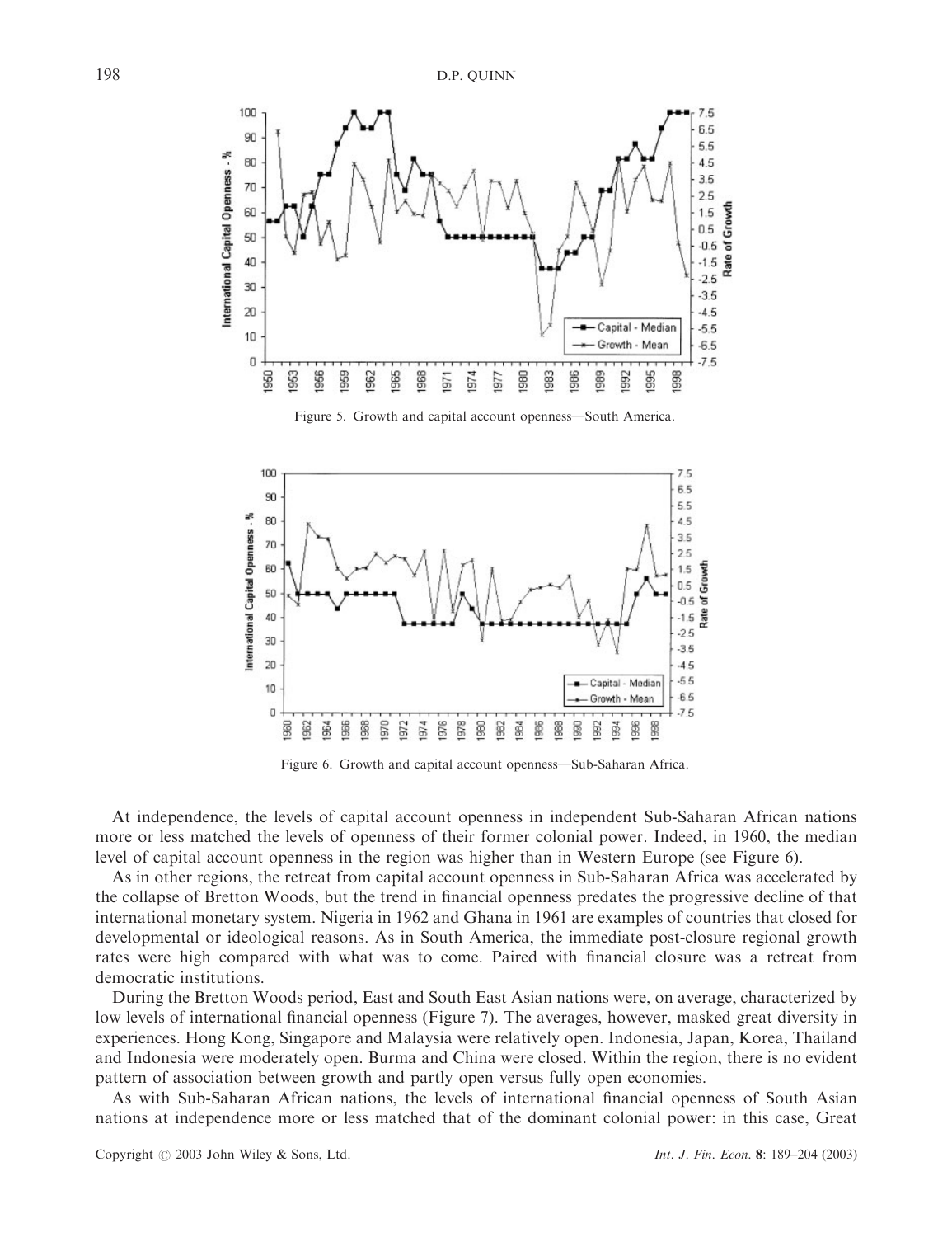

Figure 7. Growth and capital account openness—East and South East Asia.



Figure 8. Growth and capital account openness—South Asian.

Britain. Britain in 1947–49, however, maintained relatively tight capital controls (Shannon, 1949). India, Sri Lanka and Pakistan retained them as well. Even so, South Asian nations closed further in the 1960s (Figure 8).

Excepting Saudi Arabia, Kuwait and Bahrain, the nations of the Middle East and North Africa were characterized by low levels of openness from 1950 to 1970. Paired with low levels of capital account openness were extraordinarily high levels of economic volatility. The economies in the region, at least as measured by the latest Penn World Table 6.1 data, had some of the world's highest average growth rates. Their low levels of capital account openness are not surprising, given underlying suspicions of many in the Islamic world of Western financial interests (Figure 9).

To summarize, in the 1950–70 period, the divide  $vis-\dot{a}-vis$  capital account openness was not between open advanced industrial and closed emerging market nations. Instead, we observe a three-way divide among the financially open Western Hemisphere nations, the liberalizing Western European nations, and the more restrictive rest of the world. Another observation is that most post-colonial African nations were partly to fully open in the first years after independence, closing thereafter. A third is that the region of most rapid growth, East and South East Asia, was characterized by a great diversity of capital account regimes.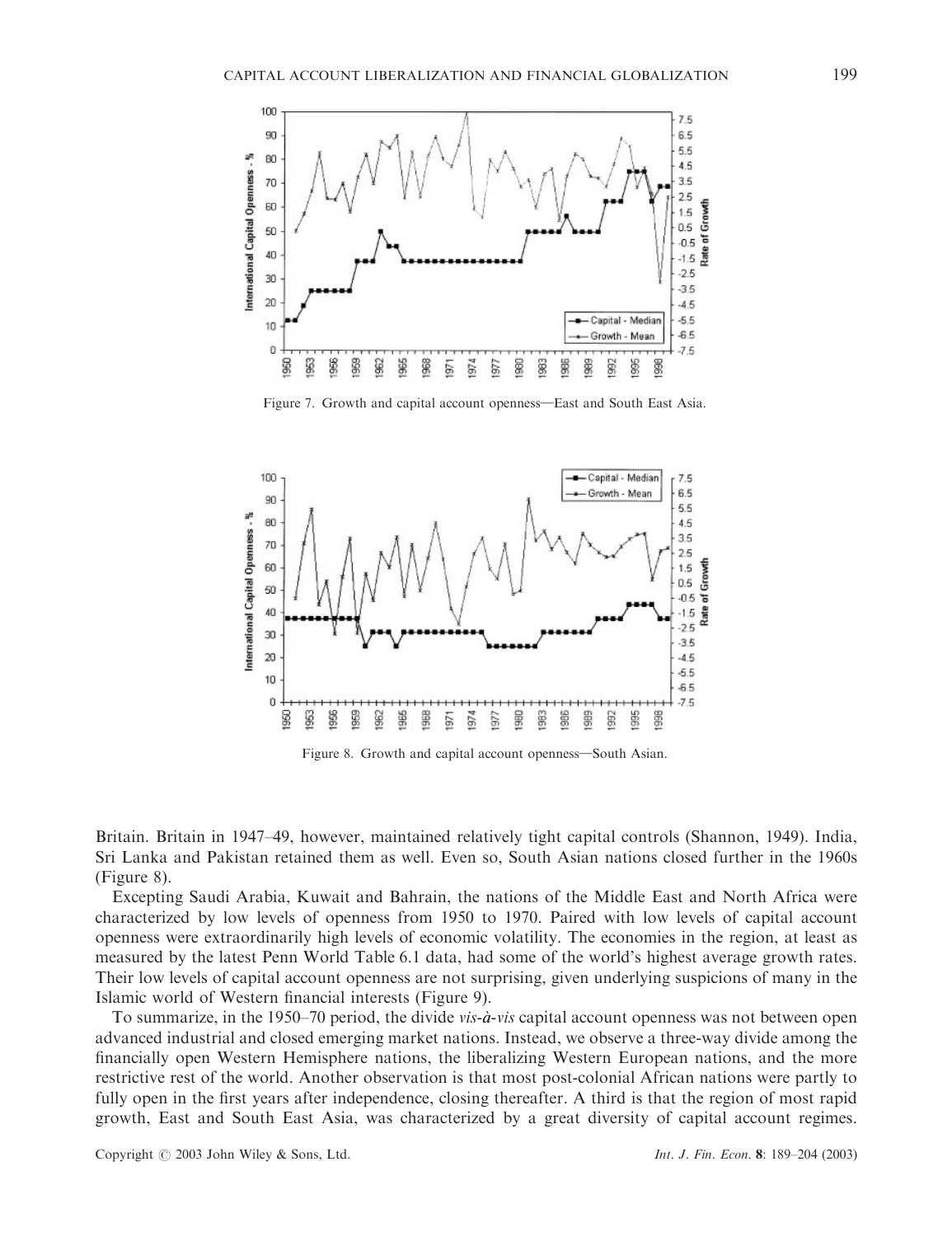

Figure 9. Growth and capital account openness—Middle East and North Africa.

Finally, the 1960s saw the re-emergence of a positive correlation between democratization and international financial openness. This positive correlation was driven by a move away from both democracy and international financial openness among emerging market nations.

# 5. SINCE BRETTON WOODS

The end of Bretton Woods saw most governments, notably including that of the United States, increase their restrictions on international capital flows. For the advanced industrial nations, including not just the USA but also most of Western Europe, the increased restrictions of the late 1960s and early 1970s were a brief hiatus in what became a slow but steady march towards full capital account liberalization. By 1977, many European nations were moderately open to financial flows. What followed was a long period of relative policy stability. The only other region that moved in this same direction was East and South East Asia, which maintained low levels of capital account openness up to the second oil shock, but which responded to it with increased financial liberalization (see Figures 3 and 5, respectively).

For other emerging market nations, the end of Bretton Woods inaugurated a long period of retrenchment from international financial openness. In Central America and the Caribbean Basin, most economies underwent a 20-year period of partial closure, starting with the economic crisis following the second oil crisis. Sub-Saharan Africa also suffered as a result of the second oil crisis, and similarly responded by tightening its capital account restrictions. Meanwhile South Asian, Middle Eastern and North African nations all continued to maintain tight restrictions on their capital accounts (see Figures 4, 6, 8 and 9).

South America, whose experience is depicted in Figure 5, merits special comment. The countries of this region, which already had myriad capital account restrictions, responded to the economic upheavals of the 1970s by tightening these further. Their experiment with capital account closure was then punctuated by the deep economic crisis in the early 1980s. The combination of world commodity price shocks in the early 1980s and the exhaustion of the model of debt-financed import-substituting industrialization ultimately produced a region-wide economic collapse. The region's economies contracted at an annual rate of 0.7% in the 1980s, with 1982 and 1983 being years where South American economies contracted at a rate greater than  $5\%$ .

These economic crises (abetted by failed military adventurism in Argentina) delegitimated both authoritarian political regimes and their model of trade and financial restrictions. Not long after nations in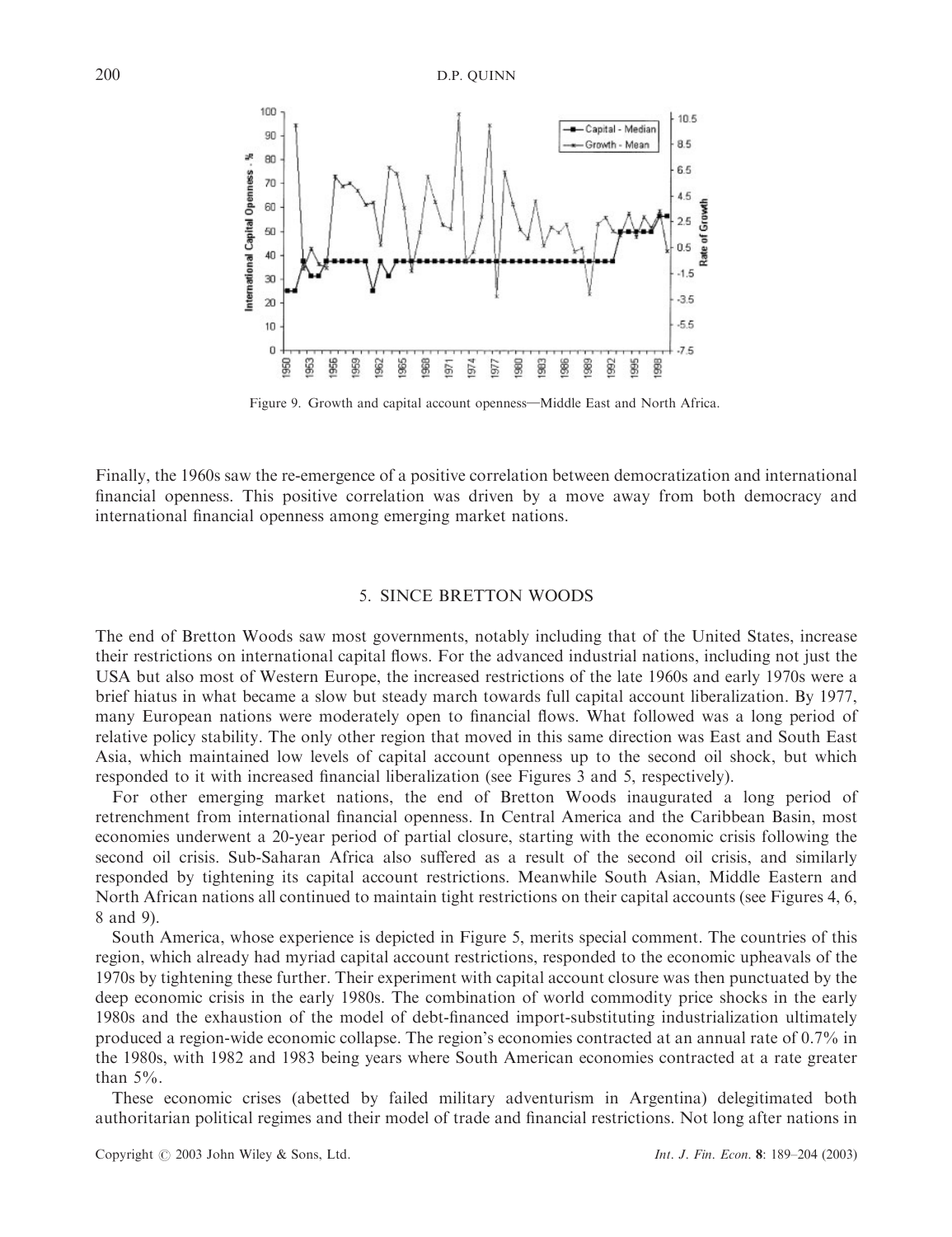the region began again the democratization process, they resumed the liberalization of trade, services and capital. By 1990, as a result of these trends, South America's capital accounts were moderately open.

Since then, every region of the world has seen capital account liberalization advance, in some cases to levels not seen since the 1920s. In some cases progress was impressive: in South America, 1984 saw a regional median openness of 37.5% compared to the 100% of 13 years later, in 1997. Western Europe, in contrast, had taken 36 years (from 1957 to 1993) to cover the same amount of ground. Just as impressively, the nations of Central America and the Caribbean went from a median level of openness of 50% in 1991 to 100% in 1994. Former Soviet bloc countries are not represented in this data set, but they also underwent rapid liberalizations during this period.

In other regions, such as South Asia, East and South East Asia, Sub-Saharan Africa, and the Middle East and North Africa, liberalization proceeded more gradually and stabilized at lower levels. But, there too, the trend towards liberalization was unmistakable.

In the aftermath of the East Asia crisis of 1997–98, some nations (East and South East Asia, Sub-Saharan Africa and South Asia) retreated from capital account liberalization (Wade, 1998). But these retreats from capital account liberalization were modest by historical standards. They were most likely to occur in the same nations that had taken the most modest steps in the direction of financial liberalization in the preceding years.

Some of these liberalizations were the natural outgrowth of the successful economic policies of the 1970s and 1980s. In East and South East Asia, their export-led growth strategy produced, for many governments, very large current account surpluses, which created pressure for them to ease capital outflow restrictions. Capital account liberalization among the European Union nations was also a natural result of prior successful EU integrations of markets for goods, services and people.

Other liberalizations had their roots in policy failures, most famously in the case of the former Soviet bloc nations. In the case of South America, capital account liberalization similarly began after economic and political collapses of the early 1980s. The failures in the Soviet bloc and in South America were not merely economic: entire authoritarian structures shattered. Twinned in the 1990s with the advance in capital account liberalization was political liberalization. The year-to-year correlation of democracy and CAPITAL was 0.56 for the 1990s.

The very rapid liberalization in Central America and the Caribbean Basin is clearly associated with a shift in US policy (and, laterally, IMF policy). An open capital account was a policy advocated by the Clinton administration, and was reinforced by trade and international financial agreements, such as the Caribbean Basin Initiative.

# 6. CONCLUSIONS AND IMPLICATIONS

The core arguments of the paper are as follows. (1) Capital account openness was nearly universal and unconditional until World War I, a situation never realized again subsequently. Even in the second half of the 1920s, when it had been restored in many countries, a non-negligible minority retained significant restrictions on international capital flows. (2) The Great Depression of the 1930s was not significantly more severe in countries that retained open capital accounts. Indeed, there is some evidence that countries with open capital accounts recovered from the Great Depression more quickly than capitalist nations with closed capital accounts, especially if they opted to abandon the gold standard and pursued reflationary monetary policies in lieu of capital account restriction. (3) The correlation of democracy with capital account openness varied by time: it was zero to moderately negative in 1890–1919 and 1949–1959, but moderately to strongly positive in 1920–1938 and 1960–1999. (4) Many emerging market countries, especially in the Western Hemisphere, had long experience with capital account liberalization. (5) From 1950 to 1990, the timing of capital account liberalization varied by region. Even in the 1990s, a period of liberalization, nations adopted policies that generally accorded to those of their geographic neighbours.

Implicit in much of the literature on capital account liberalization and policy sequencing is what seems to be a systematic misunderstanding about the extent to which emerging market countries pursued liberal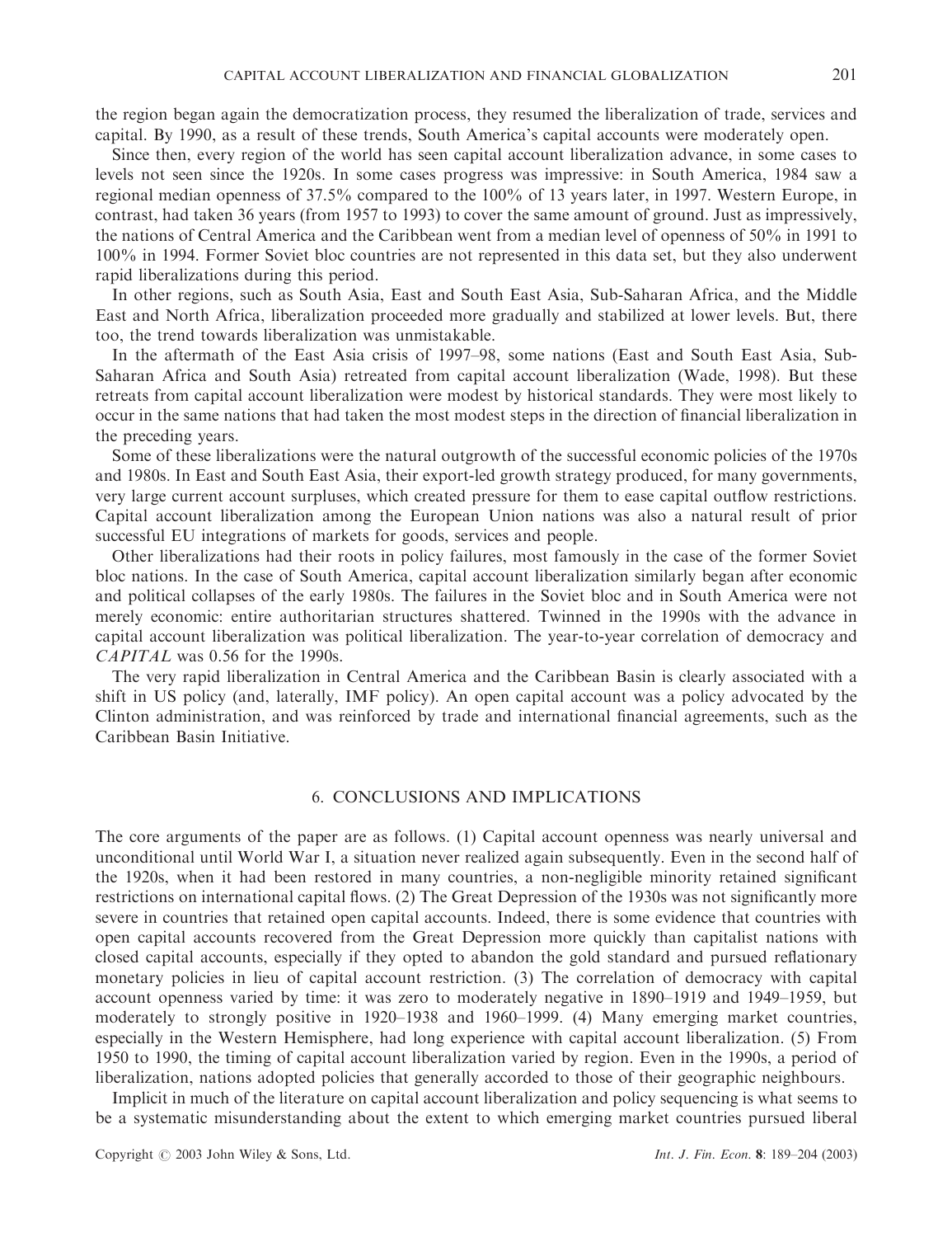policies after World War II. It is not often appreciated that a significant number of emerging markets in fact experimented with international financial openness in the 1950s and early 1960s. They also grew relatively rapidly in this period. Thus, the subsequent closure of capital accounts was associated with import substitution industrialization ('indiginization') strategies rather than with any obvious failure of the previous policies towards international financial flows. While many emerging countries experienced shortterm growth booms from the initial capital account closures, the longer-term growth consequences were not beneficial.

As the median and average levels of capital account openness approached a post-war high of 75% in 2000, protesters world-wide raged against economic globalization. However, the conjunction of rising globalization, rising prosperity and rising protest is not anomalous or unprecedented. Polanyi (1957) noted long ago that democratic market societies are governed by a double movement: economic liberalism and self-regulating markets clashing with 'the principle of social protection'. Voters acting to defend this 'second principle', the search for social protection, oppose capital account liberalization for societies without extensive welfare states. That is, they are prepared to sacrifice the growth and efficiency gains of capital account liberalization for the additional stability offered by a more restrictive capital account regime. From this point of view, it is not a coincidence that this rising wave of protest against economic globalization coincides with its triumphs.

#### ACKNOWLEDGEMENTS

I thank Sarah Zhu and Eric Stemer for excellent research assistance. I thank the National Science Foundation (SBR-9810410; SBR-9729766) and Georgetown University Graduate School for supporting grants. The paper, a small germ of which was presented at an October 2002 CEPR Conference in Barcelona, benefited from suggestions and comments by Barry Eichengreen and Joachim Voth. I also profited from conversations with Harold James.

#### **NOTES**

- 1. Current account transactions refer to the purchase of goods and services, and the matching financial transactions. Capital account transactions encompass cross-border investments (portfolio flows, government and multinational organization transfers, as well as direct investments).
- 2. Comparisons with other measures may be found in Eichengreen (2002), Edison et al. (2002) and IMF (2001).
- 3. The image of three distinct regimes seen in Figure 1 resembles Obstfeld and Taylor's (2002) 'conjecture figure'. The data used to generate their Figure 3 ('assets to sample gdp', p. 24) do show nuanced differences with  $CAPITAL$  (the rule-based indicator of openness). According to this de jure measure of capital account openness, freedom of capital movement was vastly greater before WWI than at any time since. Overseas assets as a percentage of 'sample GDP', in contrast, are far higher in the late 20th century than ever before, with a much smaller peak in 1914. Also, the Obstfeld–Taylor measure, unlike CAPITAL, shows no recovery during the interwar years. Obstfeld and Taylor (2002) note that 'assets to sample GDP' overestimates financial globalization as the data are only available for some advanced industrial nations with higher than average asset flows.
- 4. The means, medians and standard deviations are computed using the data on CAPITAL for each country during the period in question.
- 5. The democracy variable is calculated as the sum of the DEMOCRACY and AUTOCRACY(\*-1) score for each country at a point in time from Gurr and Jaggers (2002). The negative correlation from this period is largely driven by Spain's limited commitment to capital mobility.
- 6. All data for economic growth used in the regression analyses here are PPP-adjusted data from Maddison (1994). The growth data, 1950–99, used in the graphs are from the Penn World Tables (PWT 6.1).
- 7. For further discussions, cf. Eichengreen (1996), Brune et al. (2001), Quinn (2000).
- 8. The introduction of a central bank in the USA in 1913 is one of the possible explanations for this trend. The fall in volatility has continued since WWII (Blanchard and Simon, 2001).
- 9. There is considerable debate about the extent to which the US business cycle has become more stable (Romer, 1989).
- 10. Many nations liberalized in 1926 and 1927, in particular. Some nations maintained moderate restrictions in 1928 and 1929: Portugal, Peru, Japan, Turkey and New Zealand. Spain and Italy had stricter controls.
- 11. Another anti-democratic government, the Italian fascist regime, also maintained numerous capital account restrictions.
- 12. Wunderlich (1938, pp. 403–404).

Copyright  $\odot$  2003 John Wiley & Sons, Ltd. Int. J. Fin. Econ. 8: 189–204 (2003)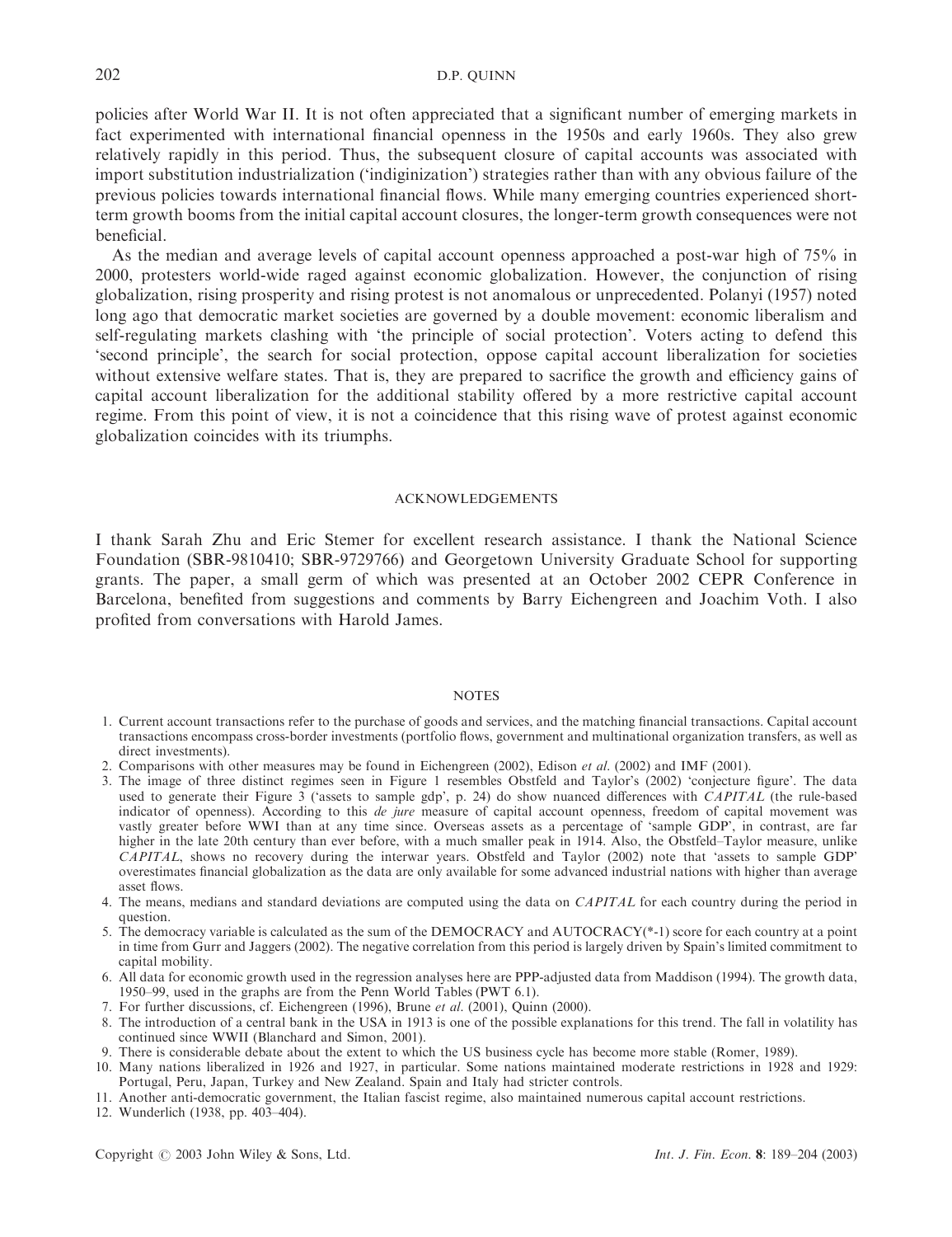- 13. To create a measure of capital account openness, 1890–1938, I used the coding rules described in Quinn (1997). For data sources, I used Einzig (1934), Ellis (1939, 1940), IMF (1950), League of Nations (1922, 1923) and Palyi (1972). I draw the reader's attention to Paper No. 11, 'Exchange Control', in League of Nations (1922) as an invaluable source of information. Since it is not based upon a single source, the coding should not be considered to be as reliable as the results from 1950 forward.
- 14. The countries are Argentina, Australia, Brazil, Belgium, Canada, Chile, Colombia, Czechoslovakia, Denmark, Finland, France, Germany, Hungary, Italy, Japan, Mexico, The Netherlands, Norway, New Zealand, Peru, Romania, Spain, Sweden, Switzerland, The Soviet Union, Turkey, The United Kingdom, The United States and Venezuela.
- 15. The mean growth for closed economies was  $-1.3\%$ , and for open economies the mean was  $-3.1\%$ . The ANOVA p-value was 0.13. The Soviet Union is excluded.
- 16. Closed economies averaged 2.5% growth compared with 5.1% for open economies. The ANOVA p-value was 0.01. The Soviet Union and Nazi Germany are excluded.
- 17. Using annual observations is not feasible because the results would then be dominated by a handful of outliers. I also do not pool the interwar observations with data from other periods because of regime differences across time.
- 18. I used the regime change indicator in Polity IV. I define commodity dependence by the proportion of workers in agriculture or extractive industries. These data, as well as the price data and change in trade data, are from Mitchell (1980, 1983, 1995). I follow Palyi (1972, pp. 116–117, regarding the gold standard. Note that some countries with capital controls had currencies that were ostensibly on the gold standard, though free conversion was not possible. Nazi Germany was one such case.

19. I follow Friedrich (1982).

- 20. Debate continues about the extent to which the Nazi government can be classified as 'anti-capitalist' (Kopper, 1995; James, 2001b). Wolfe (1955) noted that the planning and controls found in the Nazi economy were far beyond what would be found in a 'controlled and managed capitalism'. By 1937 private capital issues required government permission (Balogh, 1938). The establishment of new companies or the expansion of old companies was forbidden, except with special permission. Economic activities were directed by a four-year plan. See also Wunderlich (1938).
- 21. I used the POOL command with HETCOV in Shazam 9.0.
- 22. A Hausman test shows that a fixed effects (rather than a random effects) model should be used.
- 23. I use World Bank regional codes to group the countries with one exception. I divide LAC (Latin America and the Caribbean) into South America and the rest. The differences between the two groups are substantial, as F-tests reveal.
- 24. The Philippines went from a completely closed capital account in 1961 to a completely open one in 1962.
- 25. See Diaz-Alejandro (1985) for further discussion of this linkage.

#### REFERENCES

Balogh T. 1938. The national economy of Germany. The Economic Journal 48: 461–497.

- Blanchard O, Simon J. 2001. The long and large decline in US output volatility. Brookings Papers on Economic Activity 1: 135–174. Bloomfield AI. 1946. Postwar control of international capital movements. American Economic Review 36: 687–709.
- Bloomfield AI. 1963. Short-term capital movements under the pre-1913 gold standard. Princeton Studies in International Finance. International Finance Section, Princeton University: Princeton, NJ.
- Brune N, Garrett G, Guisinger A, Sorens J. 2001. The political economy of capital account liberalization. Paper presented at the 2001 Annual Meeting of the American Political Science Association Convention, San Francisco.

Cohen BJ. 1998. The Geography of Money. Cornell University Press: Ithaca, NY.

Diaz-Alejandro C. 1985. Good-bye financial repression, hello financial crash. Journal of Development Economics 19: 1–24.

Edison HJ, Klein MJ, Ricci L, Sløk T. 2002. Capital account liberalization and economic performance: survey and synthesis. NBER Working Paper 9100.

Eichengreen BJ. 1996. Globalizing Capital: A History of the International Monetary System. Princeton University Press: Princeton, NJ.

Eichengreen BJ. 2001. Capital account liberalization: what do cross-country studies tell us? World Bank Economic Review 15: 341–365.

Eichengreen BJ, Sachs J. 1985. Exchanges rates and economic recovery in the 1930s. Journal of Economic History 45: 925–946.

Einzig P. 1934. Exchange Control. Macmillan: London.

- Ellis HS. 1939. Exchange control in Austria and Hungary. Quarterly Journal of Economics 54: 1–185.
- Ellis HS. 1940. German exchange controls: from an emergency measure to a totalitarian institution. Quarterly Journal of Economics 54: 1–158.
- Friedrich RJ. 1982. In defense of multiplicative terms in multiple regression equations. American Journal of Political Science 26: 797–833.
- Gurr RT, Jaggers K. 2000. Polity IV Project. http://www.bsos.umd.edu/cidcm/polity/

Hawtrey RG. 1947. The Gold Standard in Theory and Practice. Longmans, Green: New York.

Hilferding R. 1981 [1910]. Finance Capital: A Study of the Latest Phase of Capitalist Development, Bottomore T (ed.) Trans. Watnick M, Gordon S. Routledge, Kegan, Paul: Boston.

International Monetary Fund. Annual Report on Exchange Restrictions. IMF: Washington, DC. Various years, 1950–1978.

- International Monetary Fund. Annual Report on Exchange Arrangements and Exchange Restrictions. IMF: Washington, DC. Various years, 1979–2001.
- International Monetary Fund. 2001. International Financial Integration and Developing Countries. World Economic Outlook. October: 145–173.
- James H. 2001a. The End of Globalization: Lessons from the Great Depression. Harvard University Press: Cambridge, MA.

James H. 2001b. The Deutsche Bank and the Nazi Economic War against the Jews. Cambridge University Press: Cambridge.

Kopper C. 1995. Zwischen Marktwirtschaft und Dirigismus. Bankenpolitik im 'Dritten Reich' 1933–1939. Bouvier: Bonn.

League of Nations. 1922. Memorandum on Currency, 1913–1921. A. Kundig: Geneva.

League of Nations. 1923. International Financial Conference, Brussels, 1920. (Five volumes and attachments.) A. Kundig: Geneva.

Copyright  $\odot$  2003 John Wiley & Sons, Ltd. Int. J. Fin. Econ. 8: 189–204 (2003)